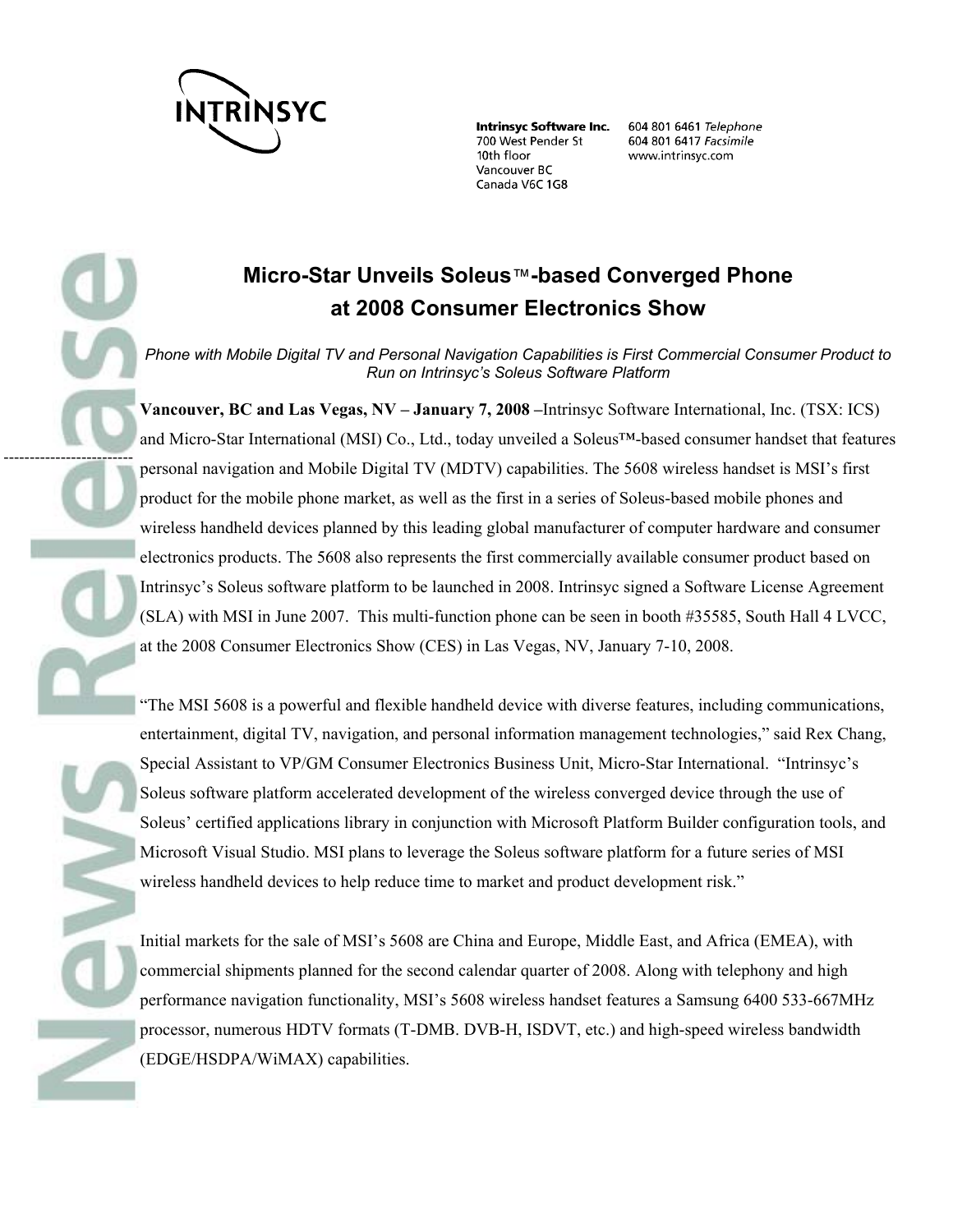

700 West Pender St 10th floor Vancouver BC Canada V6C 1G8

Intrinsyc Software Inc. 604 801 6461 Telephone 604 801 6417 Facsimile www.intrinsyc.com

"With its telephony, navigation, and media playback capabilities, the launch of MSI's exciting nextgeneration Soleus-based handset capitalizes on the explosive trend towards, and consumer demand for, a true 'all-in-one' device," said Glenda Dorchak, Chairman and CEO, Intrinsyc Software. "Mobile device convergence is a driving factor for Intrinsyc, and we are committed to leveraging our Soleus software platform and wireless engineering expertise to further expand our opportunities in these markets. Since originally announcing the Soleus design win with MSI last June, Intrinsyc has opened an office in Taipei, has signed a total of five Software License Agreements for the Soleus software platform, and now has a Soleus-based handheld device in the market. Given this momentum, Intrinsyc is well positioned to become the leading software solutions provider for wireless consumer devices."

Soleus is a complete handheld software platform, with pre-certified telephony and a large applications portfolio, which enables handset makers to rapidly develop and deploy an array of wireless consumer devices. Built on Windows Embedded CE, the flexible Soleus software platform allows numerous feature-set variations to meet the requirements of multiple handset designs and form factors. Soleus takes a modular approach to configuring handset software with a standard set of software components and enables device makers to reduce development costs, build mobile handsets faster and incur less risk.

#### **About Micro-Star International Corporation, Ltd.**

Micro-Star International Corporation, Ltd. (TSEC: MSI, 2377) is one of the IT industry's leading manufacturers of computer hardware products and solutions, and can be counted amongst the world's top five and Taiwan's top three motherboard manufacturers. MSI is Taiwan's biggest, and among the world's top five server manufacturers, and has been the leading global graphic card manufacturer for the past four years. Today, MSI is pressing forward with the development of new products, such as notebooks and consumer electronic products. The sales of MSI's MP3 products have been growing rapidly, making MSI one of the top MP3 product suppliers in Taiwan since 2004. Through world class engineering, manufacturing and design innovation, MSI is dedicated to providing leading-edge hardware products and robust solutions that are easy to implement and integrate while also enhancing overall performance, value and ultimately the individual end user's personal digital life experience. With annual worldwide sales of US \$2.4 Billion in 2005, MSI ranks 26 in the Taiwan Top 1000 Companies for 2005. For more information and product details please visit www.msi.com.tw.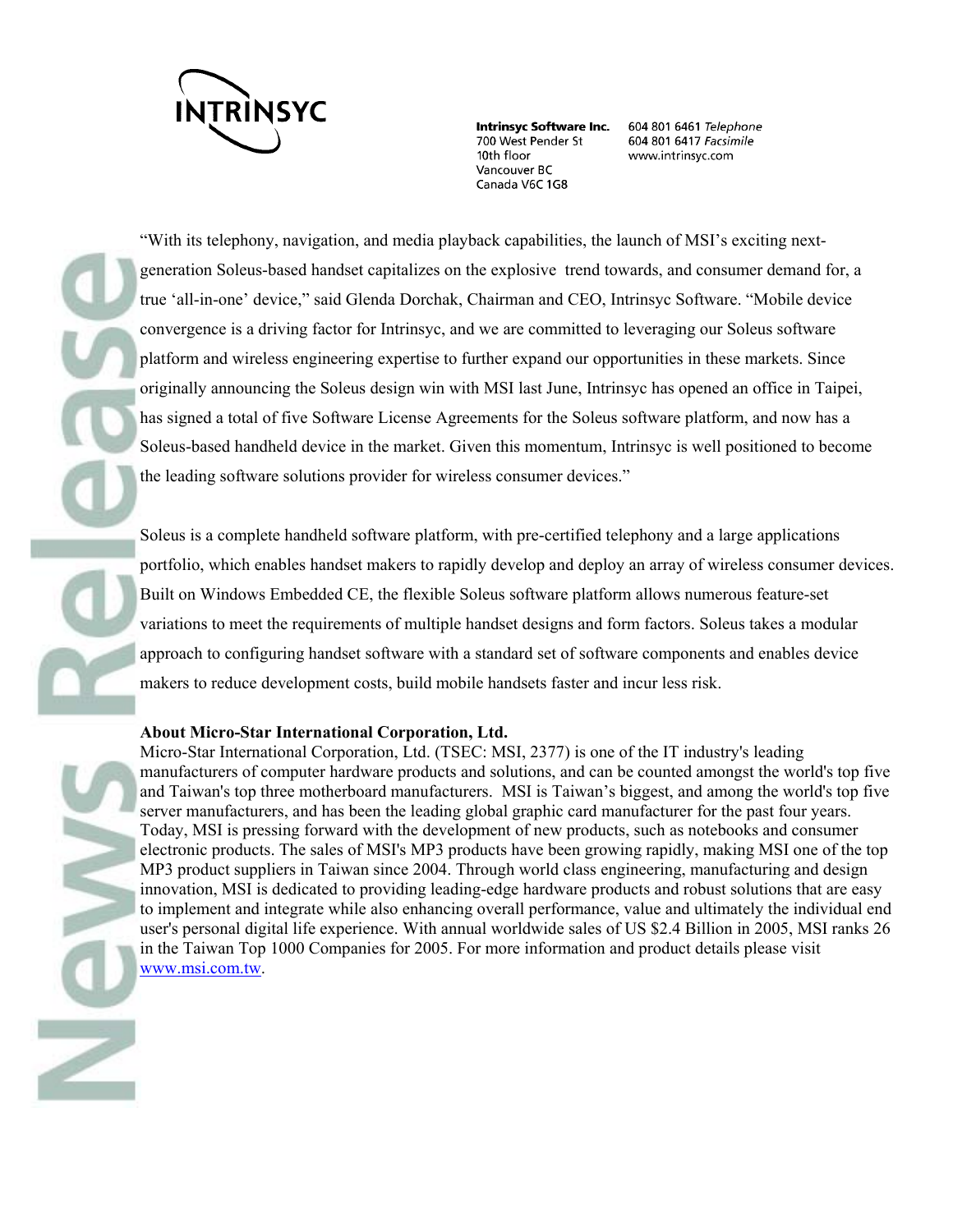

**Intrinsyc Software Inc.** 700 West Pender St 10th floor Vancouver BC Canada V6C 1G8

604 801 6461 Telephone 604 801 6417 Facsimile www.intrinsyc.com

#### **About Intrinsyc Software International, Inc.**

Intrinsyc provides wireless software solutions that enable next-generation handheld products, including mobile handsets, smart phones and converged devices. The company's software products, engineering services, and years of expertise help device makers, service providers, and silicon providers deliver compelling wireless products with faster time-to-market and improved development cost. Intrinsyc is the licensor of the Soleus™ platform based on Windows® Embedded CE for consumer handset development. Intrinsyc is a Microsoft® Windows® Embedded Gold Partner, the 2007 Windows Embedded Excellence Award winner for System Integrator, and a Symbian Platinum Partner. Intrinsyc is publicly traded on the Toronto Stock Exchange (symbol: ICS) and headquartered in Vancouver, Canada with regional offices in the United States, the United Kingdom, Taiwan and Barbados. www.intrinsyc.com

Intrinsyc and Intrinsyc logo are registered trademarks, and Soleus and Soleus logo are trademarks in Canada, the European Community and the U.S.A. of Intrinsyc Software International, Inc. All other marks are the trademarks of the respective owners and are hereby acknowledged.

### **Forward Looking Statements**

This press release contains statements, which to the extent that they are not recitations of historical fact may constitute forward-looking information. Such forward-looking statements may include financial and other projections as well as statements regarding the Company's future plans, objectives, performance, revenues, growth, profits, operating expenses or the Company's underlying assumptions. The words "may", "would", "could", "will", "likely", "expect", "anticipate", "intend", "plan", "forecast", "project", "estimate" and "believe" or other similar words and phrases are intended to identify forward-looking statements. Estimates made regarding future results assume the Company will continue to generate business for its engineering services at historical rates. If demand for the Company's services declines, or demand for engineering services declines generally, revenue will be further affected.Additionally, any statements made pertaining to growth potential within a specific geographical regional are made based upon current knowledge and understanding of the market environments and are subject to the risks and uncertainties applicable to each market region and the probability of adopting Intrinsyc's technology and/or utilizing the Company's engineering services. Persons reading this press release are cautioned that such statements are only predictions, and that the Company's actual future results or performance may be materially different.

Such forward-looking statements involve known and unknown risks, uncertainties and other factors, which may cause actual results to differ materially from those expressed or implied by such forward-looking statements. These risks and uncertainties include the risk factors set out in the Company's Annual Information Form. The Company disclaims any intention or obligation to update or revise forward-looking information, whether as a result of new information, future events or otherwise.